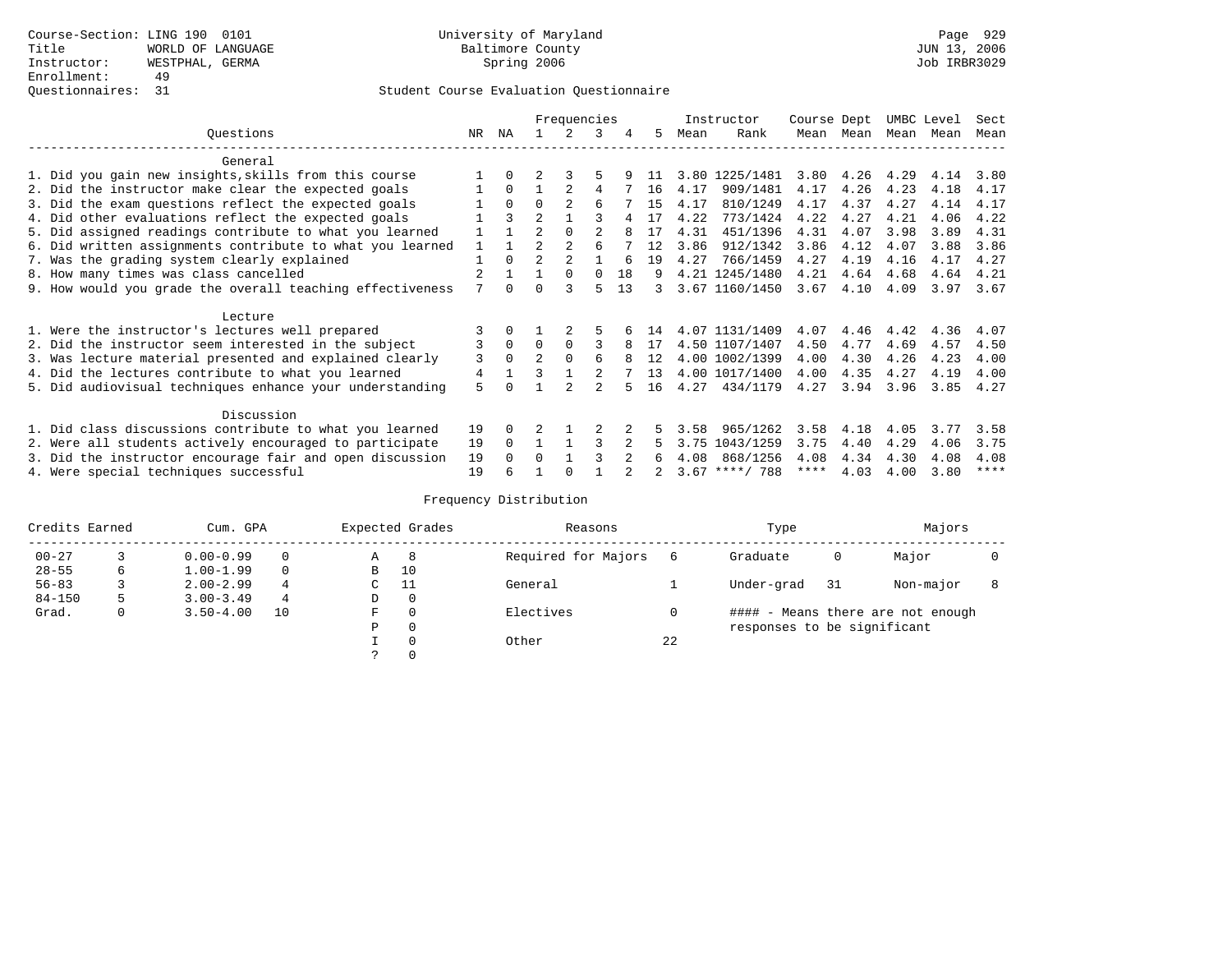### Questionnaires: 16 Student Course Evaluation Questionnaire

|                                                           |             |          |          |             | Frequencies    |          |              |      | Instructor     | Course Dept |           | UMBC Level |      | Sect |
|-----------------------------------------------------------|-------------|----------|----------|-------------|----------------|----------|--------------|------|----------------|-------------|-----------|------------|------|------|
| Ouestions                                                 | NR.         | ΝA       |          |             | 3              | 4        | 5.           | Mean | Rank           |             | Mean Mean | Mean       | Mean | Mean |
| General                                                   |             |          |          |             |                |          |              |      |                |             |           |            |      |      |
| 1. Did you gain new insights, skills from this course     |             | $\Omega$ | 0        | $\Omega$    | $\Omega$       |          | 10           | 4.63 | 439/1481       | 4.63        | 4.26      | 4.29       | 4.40 | 4.63 |
| 2. Did the instructor make clear the expected goals       | O           | $\Omega$ | $\Omega$ | $\Omega$    |                |          | 12           | 4.69 | 299/1481       | 4.69        | 4.26      | 4.23       | 4.29 | 4.69 |
| 3. Did the exam questions reflect the expected goals      |             | $\Omega$ | $\Omega$ | $\Omega$    |                |          | 12           | 4.69 | 310/1249       | 4.69        | 4.37      | 4.27       | 4.36 | 4.69 |
| 4. Did other evaluations reflect the expected goals       | O           |          |          | $\Omega$    |                |          | <sup>8</sup> | 4.23 | 762/1424       | 4.23        | 4.27      | 4.21       | 4.28 | 4.23 |
| 5. Did assigned readings contribute to what you learned   | $\mathbf 0$ | $\Omega$ | $\Omega$ | $\Omega$    | $\mathfrak{D}$ |          | 10           | 4.50 | 297/1396       | 4.50        | 4.07      | 3.98       | 3.94 | 4.50 |
| 6. Did written assignments contribute to what you learned | $\Omega$    | ζ        | $\Omega$ | $\Omega$    | $\mathfrak{D}$ |          | 8            | 4.46 | 343/1342       | 4.46        | 4.12      | 4.07       | 4.05 | 4.46 |
| 7. Was the grading system clearly explained               | $\Omega$    | $\Omega$ |          | $\Omega$    |                | 4        |              | 4.13 | 890/1459       | 4.13        | 4.19      | 4.16       | 4.17 | 4.13 |
| 8. How many times was class cancelled                     |             | $\Omega$ | $\Omega$ | $\Omega$    |                | 9        | 4            |      | 4.13 1302/1480 | 4.13        | 4.64      | 4.68       | 4.68 | 4.13 |
| 9. How would you grade the overall teaching effectiveness | 4           |          | ∩        | ∩           | U              |          |              | 4.64 | 238/1450       | 4.64        | 4.10      | 4.09       | 4.15 | 4.64 |
| Lecture                                                   |             |          |          |             |                |          |              |      |                |             |           |            |      |      |
| 1. Were the instructor's lectures well prepared           | O           |          |          |             |                |          | 13           | 4.81 | 319/1409       | 4.81        | 4.46      | 4.42       | 4.47 | 4.81 |
| 2. Did the instructor seem interested in the subject      | 0           | $\Omega$ | $\Omega$ | $\Omega$    | $\Omega$       |          | 14           | 4.88 | 568/1407       | 4.88        | 4.77      | 4.69       | 4.78 | 4.88 |
| 3. Was lecture material presented and explained clearly   | 0           | $\Omega$ | 0        | $\Omega$    | $\Omega$       |          | 12           | 4.75 | 267/1399       | 4.75        | 4.30      | 4.26       | 4.29 | 4.75 |
| 4. Did the lectures contribute to what you learned        | 0           | $\Omega$ | 0        | $\Omega$    | $\Omega$       |          | 14           | 4.88 | 177/1400       | 4.88        | 4.35      | 4.27       | 4.34 | 4.88 |
| 5. Did audiovisual techniques enhance your understanding  | $\Omega$    |          |          |             |                |          |              | 4.13 | 533/1179       | 4.13        | 3.94      | 3.96       | 4.05 | 4.13 |
| Discussion                                                |             |          |          |             |                |          |              |      |                |             |           |            |      |      |
| 1. Did class discussions contribute to what you learned   |             | $\Omega$ | 0        | $\Omega$    | $\Omega$       |          |              | 4.78 | 190/1262       | 4.78        | 4.18      | 4.05       | 4.11 | 4.78 |
| 2. Were all students actively encouraged to participate   |             | $\Omega$ | $\Omega$ | $\mathbf 0$ | $\Omega$       |          | 8            | 4.89 | 229/1259       | 4.89        | 4.40      | 4.29       | 4.34 | 4.89 |
| 3. Did the instructor encourage fair and open discussion  |             |          | O        | $\Omega$    | $\Omega$       | $\Omega$ |              | 5.00 | 1/1256         | 5.00        | 4.34      | 4.30       | 4.28 | 5.00 |
| 4. Were special techniques successful                     | 7           |          |          |             | $\overline{c}$ |          |              | 4.00 | 394/788        | 4.00        | 4.03      | 4.00       | 3.98 | 4.00 |

| Credits Earned |          | Cum. GPA      |   |   | Expected Grades | Reasons             | Type                        | Majors |                                   |  |
|----------------|----------|---------------|---|---|-----------------|---------------------|-----------------------------|--------|-----------------------------------|--|
| $00 - 27$      | 0        | $0.00 - 0.99$ |   | Α | - 11            | Required for Majors | Graduate                    | 0      | Major                             |  |
| $28 - 55$      | 0        | $1.00 - 1.99$ |   | B | 0               |                     |                             |        |                                   |  |
| $56 - 83$      | $\Omega$ | $2.00 - 2.99$ | 2 | C | 0               | General             | Under-grad                  | 16     | Non-major                         |  |
| $84 - 150$     | 6        | $3.00 - 3.49$ | 2 | D | 0               |                     |                             |        |                                   |  |
| Grad.          | 0        | $3.50 - 4.00$ |   | F | 0               | Electives           |                             |        | #### - Means there are not enough |  |
|                |          |               |   | Ρ | 0               |                     | responses to be significant |        |                                   |  |
|                |          |               |   |   | $\Omega$        | Other               |                             |        |                                   |  |
|                |          |               |   |   |                 |                     |                             |        |                                   |  |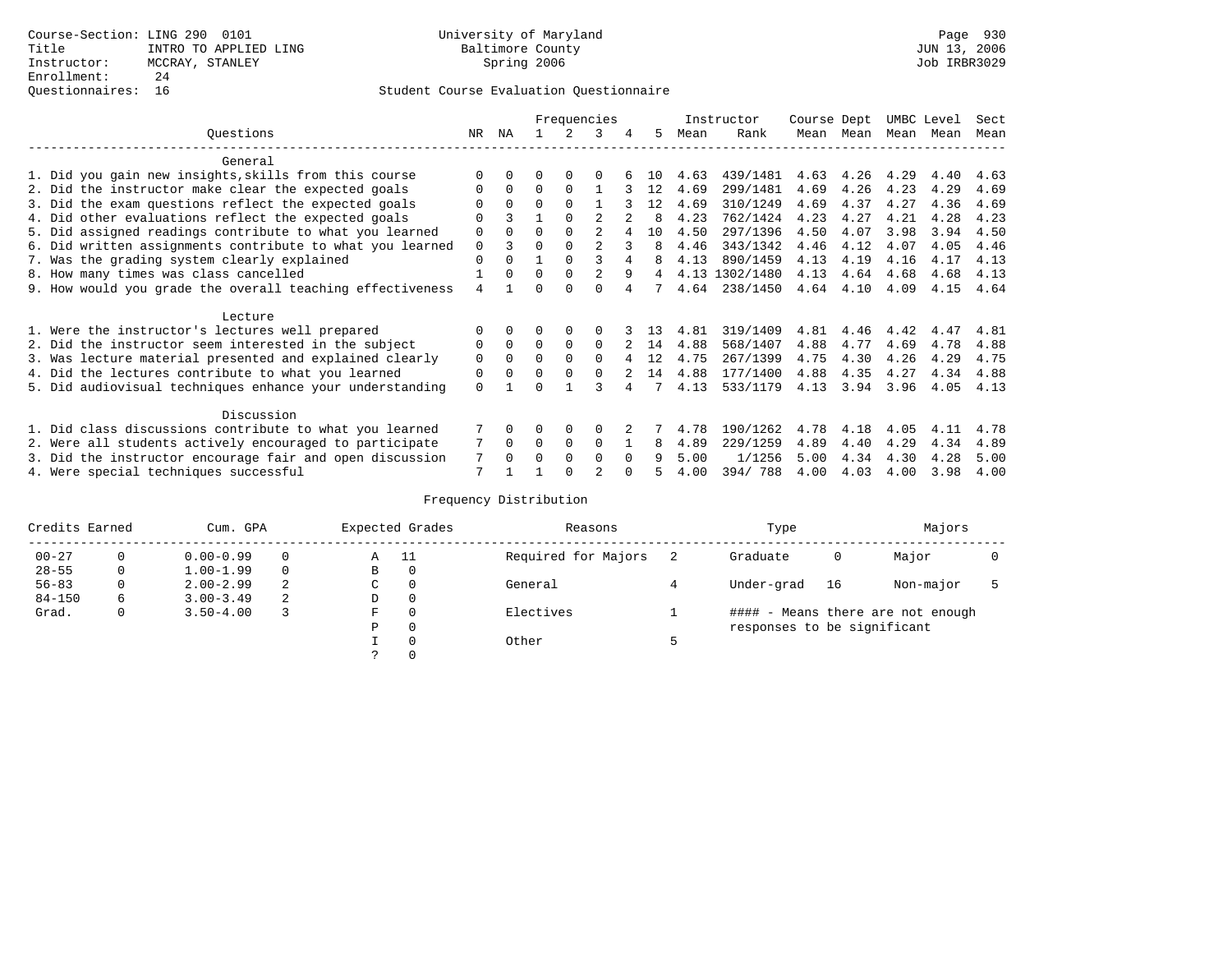# Student Course Evaluation Questionnaire

|                                                           |             |                |          |             | Frequencies |               |             |      | Instructor     | Course Dept |      | UMBC Level |      | Sect |
|-----------------------------------------------------------|-------------|----------------|----------|-------------|-------------|---------------|-------------|------|----------------|-------------|------|------------|------|------|
| Ouestions                                                 | NR.         | ΝA             |          |             | 3           |               | 5.          | Mean | Rank           | Mean        | Mean | Mean       | Mean | Mean |
| General                                                   |             |                |          |             |             |               |             |      |                |             |      |            |      |      |
| 1. Did you gain new insights, skills from this course     |             | $\Omega$       | O        | $\Omega$    | $\Omega$    |               |             | 5.00 | 1/1481         | 5.00        | 4.26 | 4.29       | 4.29 | 5.00 |
| 2. Did the instructor make clear the expected goals       | O           | $\Omega$       | $\Omega$ | $\Omega$    | $\Omega$    | $\Omega$      |             | 5.00 | 1/1481         | 5.00        | 4.26 | 4.23       | 4.23 | 5.00 |
| 3. Did the exam questions reflect the expected goals      |             | 5              | $\Omega$ | $\Omega$    | $\Omega$    | $\Omega$      |             | 5.00 | 1/1249         | 5.00        | 4.37 | 4.27       | 4.28 | 5.00 |
| 4. Did other evaluations reflect the expected goals       | O           | $\Omega$       | $\Omega$ | $\Omega$    | $\Omega$    |               | б.          | 4.86 | 157/1424       | 4.86        | 4.27 | 4.21       | 4.27 | 4.86 |
| 5. Did assigned readings contribute to what you learned   | $\mathbf 0$ |                | $\Omega$ |             | $\Omega$    | $\mathcal{L}$ |             | 4.71 | 156/1396       | 4.71        | 4.07 | 3.98       | 4.00 | 4.71 |
| 6. Did written assignments contribute to what you learned | $\mathbf 0$ | $\mathfrak{D}$ | $\Omega$ |             | $\Omega$    | $\Omega$      | 5           | 5.00 | 1/1342         | 5.00        | 4.12 | 4.07       | 4.12 | 5.00 |
| 7. Was the grading system clearly explained               | $\Omega$    | $\Omega$       | $\Omega$ |             | $\Omega$    |               |             | 4.29 | 749/1459       | 4.29        | 4.19 | 4.16       | 4.17 | 4.29 |
| 8. How many times was class cancelled                     | $\Omega$    | $\Omega$       | $\Omega$ | $\Omega$    | $\Omega$    |               | $2^{\circ}$ |      | 4.29 1193/1480 | 4.29        | 4.64 | 4.68       | 4.65 | 4.29 |
| 9. How would you grade the overall teaching effectiveness |             | <sup>n</sup>   | U        | ∩           | U           |               | 5.          | 4.83 | 127/1450       | 4.83        | 4.10 | 4.09       | 4.10 | 4.83 |
| Lecture                                                   |             |                |          |             |             |               |             |      |                |             |      |            |      |      |
| 1. Were the instructor's lectures well prepared           |             |                |          |             | $\Omega$    |               |             | 5.00 | 1/1409         | 5.00        | 4.46 | 4.42       | 4.43 | 5.00 |
| 2. Did the instructor seem interested in the subject      |             | $\Omega$       | $\Omega$ | $\mathbf 0$ | $\mathbf 0$ | $\Omega$      | 6           | 5.00 | 1/1407         | 5.00        | 4.77 | 4.69       | 4.67 | 5.00 |
| 3. Was lecture material presented and explained clearly   | 1           | $\Omega$       | $\Omega$ | $\Omega$    | $\Omega$    |               | 4           | 4.67 | 376/1399       | 4.67        | 4.30 | 4.26       | 4.27 | 4.67 |
| 4. Did the lectures contribute to what you learned        | 0           | $\Omega$       | $\Omega$ | $\Omega$    | $\Omega$    | $\Omega$      |             | 5.00 | 1/1400         | 5.00        | 4.35 | 4.27       | 4.28 | 5.00 |
| 5. Did audiovisual techniques enhance your understanding  | $\Omega$    |                |          |             |             |               |             | 4.50 | 259/1179       | 4.50        | 3.94 | 3.96       | 4.02 | 4.50 |
| Discussion                                                |             |                |          |             |             |               |             |      |                |             |      |            |      |      |
| 1. Did class discussions contribute to what you learned   | 3           | $\Omega$       | U        | $\Omega$    | $\Omega$    |               |             | 5.00 | 1/1262         | 5.00        | 4.18 | 4.05       | 4.14 | 5.00 |
| 2. Were all students actively encouraged to participate   | 3           | $\Omega$       | $\Omega$ | $\Omega$    |             | $\Omega$      | 3           | 4.50 | 588/1259       | 4.50        | 4.40 | 4.29       | 4.34 | 4.50 |
| 3. Did the instructor encourage fair and open discussion  |             |                | 0        | $\Omega$    | $\Omega$    |               |             | 4.75 | 357/1256       | 4.75        | 4.34 | 4.30       | 4.34 | 4.75 |
| 4. Were special techniques successful                     | 3<br>3      | $\Omega$       |          |             |             |               |             | 3.50 | 604/788        | 3.50        | 4.03 | 4.00       | 4.07 | 3.50 |

| Credits Earned |          | Cum. GPA      |   | Expected Grades |          | Reasons             |          | Type                        |   | Majors                            |  |
|----------------|----------|---------------|---|-----------------|----------|---------------------|----------|-----------------------------|---|-----------------------------------|--|
| $00 - 27$      | $\Omega$ | $0.00 - 0.99$ |   | Α               |          | Required for Majors | $\Omega$ | Graduate                    | 0 | Major                             |  |
| $28 - 55$      | ᅩ        | $1.00 - 1.99$ |   | В               | 0        |                     |          |                             |   |                                   |  |
| $56 - 83$      | 0        | $2.00 - 2.99$ |   | $\sim$<br>◡     | 0        | General             |          | Under-grad                  |   | Non-major                         |  |
| $84 - 150$     |          | $3.00 - 3.49$ | 2 | D               | 0        |                     |          |                             |   |                                   |  |
| Grad.          | 0        | $3.50 - 4.00$ | 2 | F               | 0        | Electives           | 0        |                             |   | #### - Means there are not enough |  |
|                |          |               |   | Ρ               | 0        |                     |          | responses to be significant |   |                                   |  |
|                |          |               |   |                 | $\Omega$ | Other               |          |                             |   |                                   |  |
|                |          |               |   |                 |          |                     |          |                             |   |                                   |  |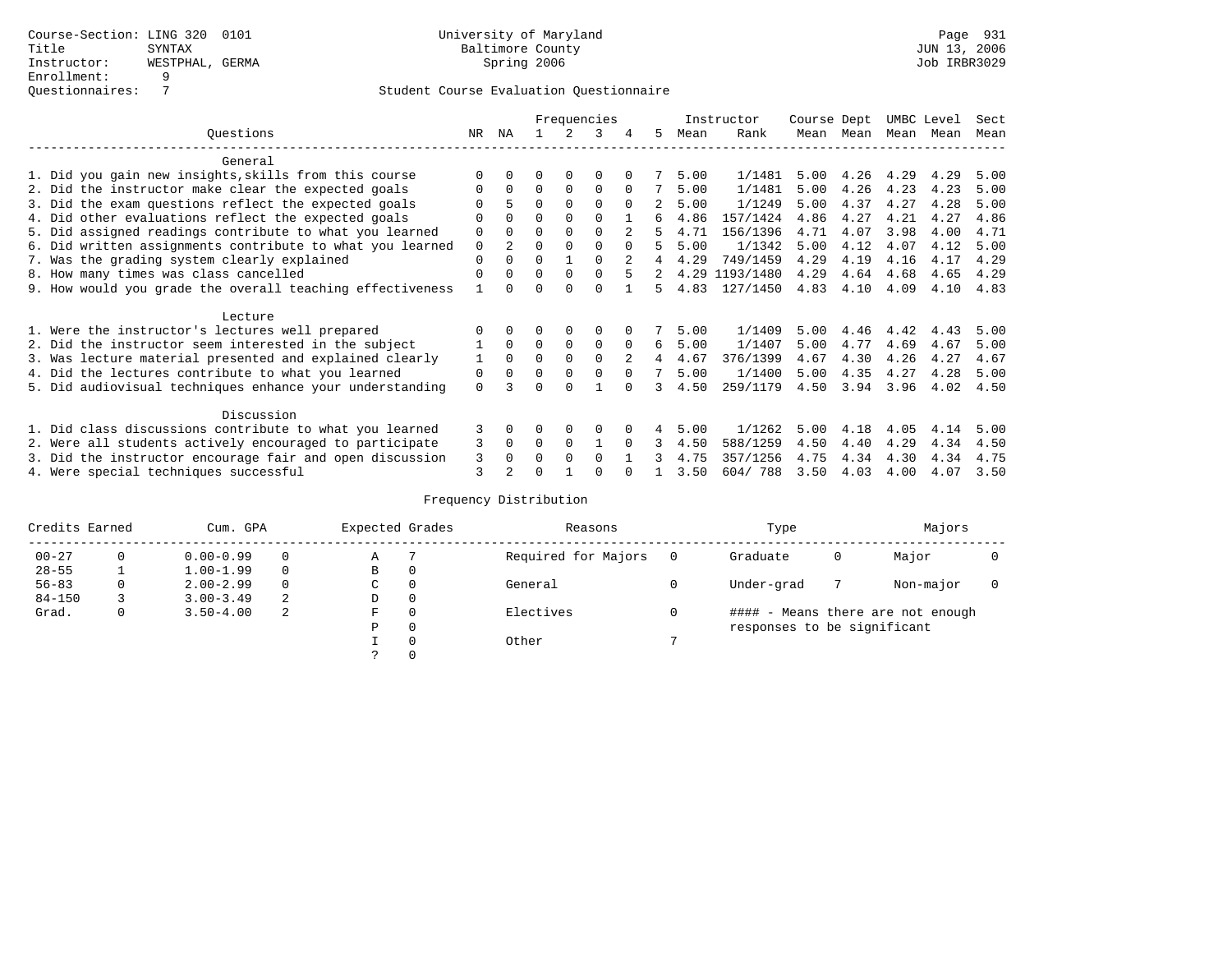### Student Course Evaluation Questionnaire

|                                                           |                |          |          |               | Frequencies |          |    |      | Instructor     | Course Dept |      | UMBC Level |      | Sect |
|-----------------------------------------------------------|----------------|----------|----------|---------------|-------------|----------|----|------|----------------|-------------|------|------------|------|------|
| Ouestions                                                 | NR.            | ΝA       |          |               | ર           | 4        | 5. | Mean | Rank           | Mean        | Mean | Mean       | Mean | Mean |
| General                                                   |                |          |          |               |             |          |    |      |                |             |      |            |      |      |
| 1. Did you gain new insights, skills from this course     |                |          | 0        |               | $\Omega$    |          |    | 4.89 | 173/1481       | 4.89        | 4.26 | 4.29       | 4.45 | 4.89 |
| 2. Did the instructor make clear the expected goals       |                | 0        | $\Omega$ | $\Omega$      | $\Omega$    |          | 5  | 4.56 | 458/1481       | 4.56        | 4.26 | 4.23       | 4.32 | 4.56 |
| 3. Did the exam questions reflect the expected goals      |                |          | $\Omega$ | $\Omega$      | $\Omega$    |          |    | 4.89 | 154/1249       | 4.89        | 4.37 | 4.27       | 4.44 | 4.89 |
| 4. Did other evaluations reflect the expected goals       |                |          | $\Omega$ |               |             |          |    | 4.78 | 201/1424       | 4.78        | 4.27 | 4.21       | 4.35 | 4.78 |
| 5. Did assigned readings contribute to what you learned   | 0              |          |          |               |             |          |    | 4.78 | 126/1396       | 4.78        | 4.07 | 3.98       | 4.09 | 4.78 |
| 6. Did written assignments contribute to what you learned | 0              |          | O        |               |             | $\Omega$ | 8  | 4.78 | 125/1342       | 4.78        | 4.12 | 4.07       | 4.21 | 4.78 |
| 7. Was the grading system clearly explained               | $\Omega$       |          | $\Omega$ | $\Omega$      | $\Omega$    |          |    | 4.89 | 113/1459       | 4.89        | 4.19 | 4.16       | 4.25 | 4.89 |
| 8. How many times was class cancelled                     | $\Omega$       | 0        | $\Omega$ | $\Omega$      | $\Omega$    | 5        | 4  |      | 4.44 1086/1480 | 4.44        | 4.64 | 4.68       | 4.74 | 4.44 |
| 9. How would you grade the overall teaching effectiveness | $\mathfrak{D}$ |          | U        | $\cap$        |             |          | 2  | 4.14 | 741/1450       | 4.14        | 4.10 | 4.09       | 4.28 | 4.14 |
| Lecture                                                   |                |          |          |               |             |          |    |      |                |             |      |            |      |      |
| 1. Were the instructor's lectures well prepared           |                |          |          |               | $\Omega$    |          |    | 4.78 | 383/1409       | 4.78        | 4.46 | 4.42       | 4.51 | 4.78 |
| 2. Did the instructor seem interested in the subject      | 0              | $\Omega$ | $\Omega$ | $\Omega$      | $\Omega$    |          | 8  | 4.89 | 545/1407       | 4.89        | 4.77 | 4.69       | 4.79 | 4.89 |
| 3. Was lecture material presented and explained clearly   |                | $\Omega$ | $\Omega$ |               | $\Omega$    |          | 6  | 4.75 | 267/1399       | 4.75        | 4.30 | 4.26       | 4.36 | 4.75 |
| 4. Did the lectures contribute to what you learned        | 0              | $\Omega$ | $\Omega$ |               | $\Omega$    |          |    | 4.78 | 287/1400       | 4.78        | 4.35 | 4.27       | 4.38 | 4.78 |
| 5. Did audiovisual techniques enhance your understanding  | $\Omega$       |          |          | $\mathcal{D}$ |             |          |    | 2.88 | 1090/1179      | 2.88        | 3.94 | 3.96       | 4.07 | 2.88 |
| Discussion                                                |                |          |          |               |             |          |    |      |                |             |      |            |      |      |
| 1. Did class discussions contribute to what you learned   | $\Omega$       |          | 0        | $\Omega$      | $\Omega$    |          |    | 5.00 | 1/1262         | 5.00        | 4.18 | 4.05       | 4.33 | 5.00 |
| 2. Were all students actively encouraged to participate   | 0              | 0        | $\Omega$ | 0             | $\Omega$    | $\Omega$ | 9  | 5.00 | 1/1259         | 5.00        | 4.40 | 4.29       | 4.57 | 5.00 |
| 3. Did the instructor encourage fair and open discussion  | 0              |          | $\Omega$ | $\Omega$      | $\Omega$    | $\Omega$ |    | 5.00 | 1/1256         | 5.00        | 4.34 | 4.30       | 4.60 | 5.00 |
| 4. Were special techniques successful                     | $\Omega$       |          |          |               |             |          |    | 4.14 | 347/ 788       | 4.14        | 4.03 | 4.00       | 4.26 | 4.14 |

| Credits Earned |   | Cum. GPA      |          |    | Expected Grades | Reasons             | Type                        |   |                                   |  |
|----------------|---|---------------|----------|----|-----------------|---------------------|-----------------------------|---|-----------------------------------|--|
| $00 - 27$      |   | $0.00 - 0.99$ |          | Α  | 6               | Required for Majors | Graduate                    | 0 | Major                             |  |
| $28 - 55$      | 0 | $1.00 - 1.99$ | $\Omega$ | В  |                 |                     |                             |   |                                   |  |
| $56 - 83$      |   | $2.00 - 2.99$ |          | C. | $\Omega$        | General             | Under-grad                  | 9 | Non-major                         |  |
| $84 - 150$     |   | $3.00 - 3.49$ |          | D  | 0               |                     |                             |   |                                   |  |
| Grad.          | 0 | $3.50 - 4.00$ | -2       | F  | $\Omega$        | Electives           |                             |   | #### - Means there are not enough |  |
|                |   |               |          | P  | 0               |                     | responses to be significant |   |                                   |  |
|                |   |               |          |    | $\Omega$        | Other               |                             |   |                                   |  |
|                |   |               |          |    |                 |                     |                             |   |                                   |  |